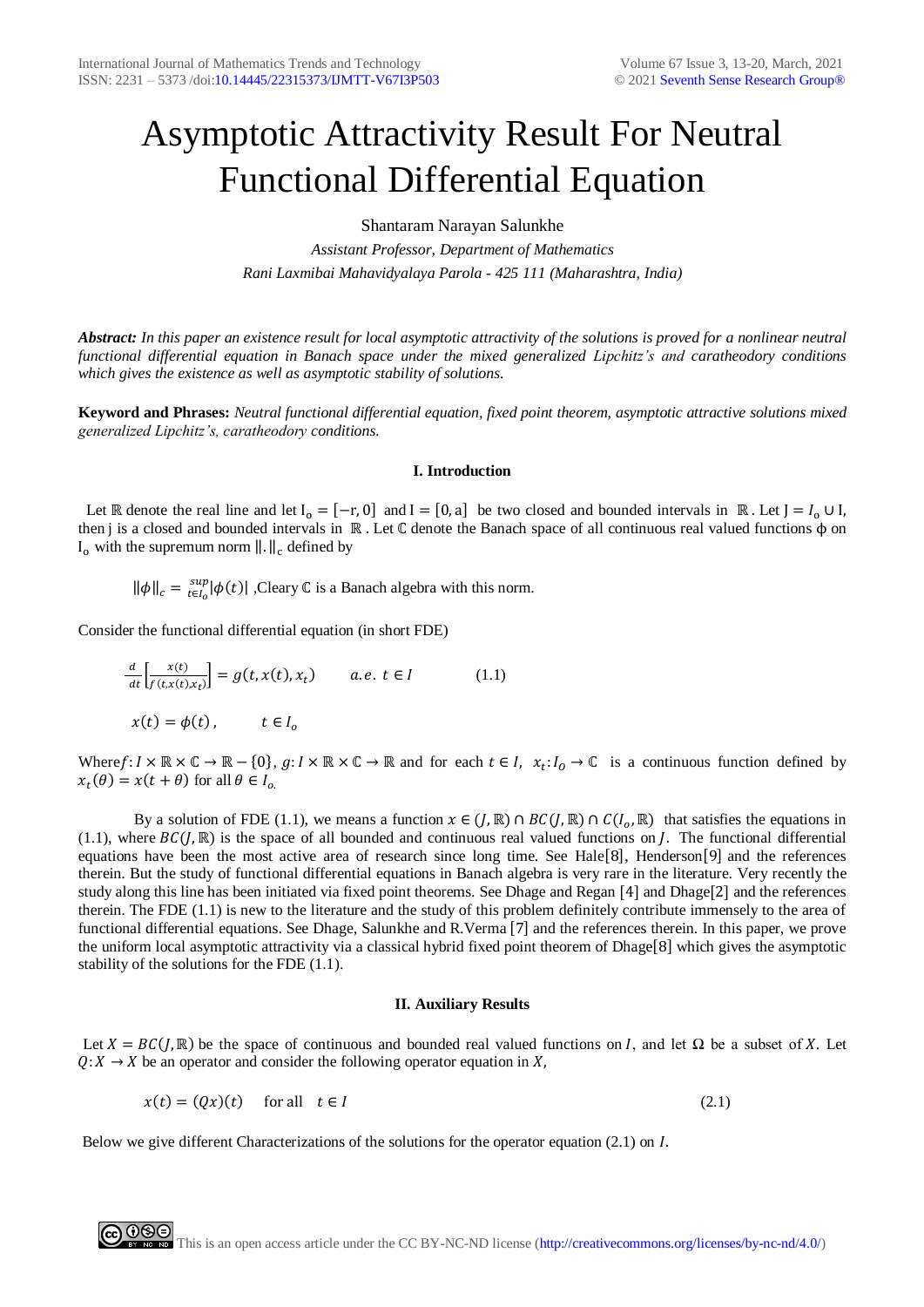*Definition (2.1):* We say that solutions of the equation (2.1) are locally attractive if there exists an  $x_0 \in BC(I, \mathbb{R})$ ,  $r > 0$ such that for all solutions  $x = x(t)$  and  $y = y(t)$  of equation (2.1) belonging to  $\overline{B}_r(x_0) \cap \Omega$ , we have that

$$
\lim_{t \to \infty} [x(t) - y(t)] = 0 \tag{2.2}
$$

when for each  $\epsilon > 0$ ,  $\exists T > 0$  such that

$$
|x(t) - y(t)| \le \epsilon \tag{2.3}
$$

for all  $x, y \in \overline{\mathcal{B}}_r(x_0) \cap \Omega$  being solution of (2.1) and for  $t \geq T$ , we will say that solutions of equation (2.1) are uniformly locally attractive on I.

*Remark (2.1):* In this paper, however, we will deal with only the local characterization of solutions for equation (2.1) on *I*.

*Definition (2.2):* A line  $y = at + b$  where a, b are real numbers, is called an attractor for the solution  $x \in BC(I, \mathbb{R})$  to equation (2.1) if condition in equation (2.2) satisfied. The solution x of equation (2.1) is also called asymptotic to line  $v(t) = at + b$  and the line is an asymptote for the solution x on I.

The following definition useful in the sequel.

*Definition (2.3):* The solutions  $x = x(t)$  and  $y = y(t)$  of equation (2.1) are said to be locally asymptotically attractive if there exists an  $x_0 \in BC(I, \mathbb{R})$ , and  $r > 0$  such that  $x, y \in \overline{B}_r(x_0) \cap \Omega$  the condition is satisfied and there is a line which is common attractor to them on *I*. In the case when condition (2.2) is satisfied uniformly with respect to the set  $\overline{B}_r(x_0) \cap \Omega$ , i.e. if  $\forall \epsilon > 0$ , ∃  $T > 0$  such that the inequality in (2.3) is satisfied for  $t \geq T$  and  $x, y \in \overline{\mathcal{B}}_r(x_0) \cap \Omega$  being solution of equation (2.1) having a line as a common attractor, then we will say that solutions of equation (2.1) are locally asymptotically attractive on  $I$ .

*Remark (2.2):* Locally asymptotically attractive solutions are asymptotically attractive, but the vice versa may not be true. Similarly, uniformly locally asymptotically attractive solutions are asymptotically attractive, but the vice versa may not be true.

We seek the solution of FDE (1.1) in the space  $BC(I, \mathbb{R})$  of continuous and bounded real valued functions defined on *I*. Defined norm  $\parallel$ .  $\parallel$  and multiplication  $\cdot \cdot$  in  $BC(I, \mathbb{R})$  by

$$
||x|| = \sup_{t \to l} |x(t)|
$$
, and  $(x \cdot y)(t) = x(t) \cdot y(t)$ ,  $t \to l$ ,

then clearly  $BC(I, \mathbb{R})$  is a Banach algebra with respect to norm  $\| \cdot \|$  and multiplication ' $\cdot \cdot$ . Let  $L^1(I, \mathbb{R})$  denote the space of Lebesque integral functions on *I*, and  $\|\cdot\|_{L^1}$  in  $L^1(I, \mathbb{R})$  is defined by

$$
||x||_{L^1} = \int_{0}^{\infty} |x(t)| ds.
$$

*Definition (2.4):* An operator  $Q: X \to X$  is called Lipschitz if there exists constant  $K > 0$  such that  $||Qx - Qy|| \le$  $K||x - y||$  for all  $x, y \in X$ . The constant K is called the Lipschitz constant of Q onX.

*Definition (2.5):* An operator Oon Banach space X in itself is called compact if for any bounded subset S of X,  $O(S)$  is relatively compact subset of X. If  $\theta$  is continuous and compact, then it is called completely continuous on X.

The following a hybrid fixed point theorem of Dhage [8] is useful for proving the existence result for uniform local asymptotic attractivity of the solutions of FDE (1.1).

*Theorem (2.1)* Dhage[8]: Let S be a closed convex and bounded subset of the Banach algebra X and let  $A, B: S \to X$  be two operators such that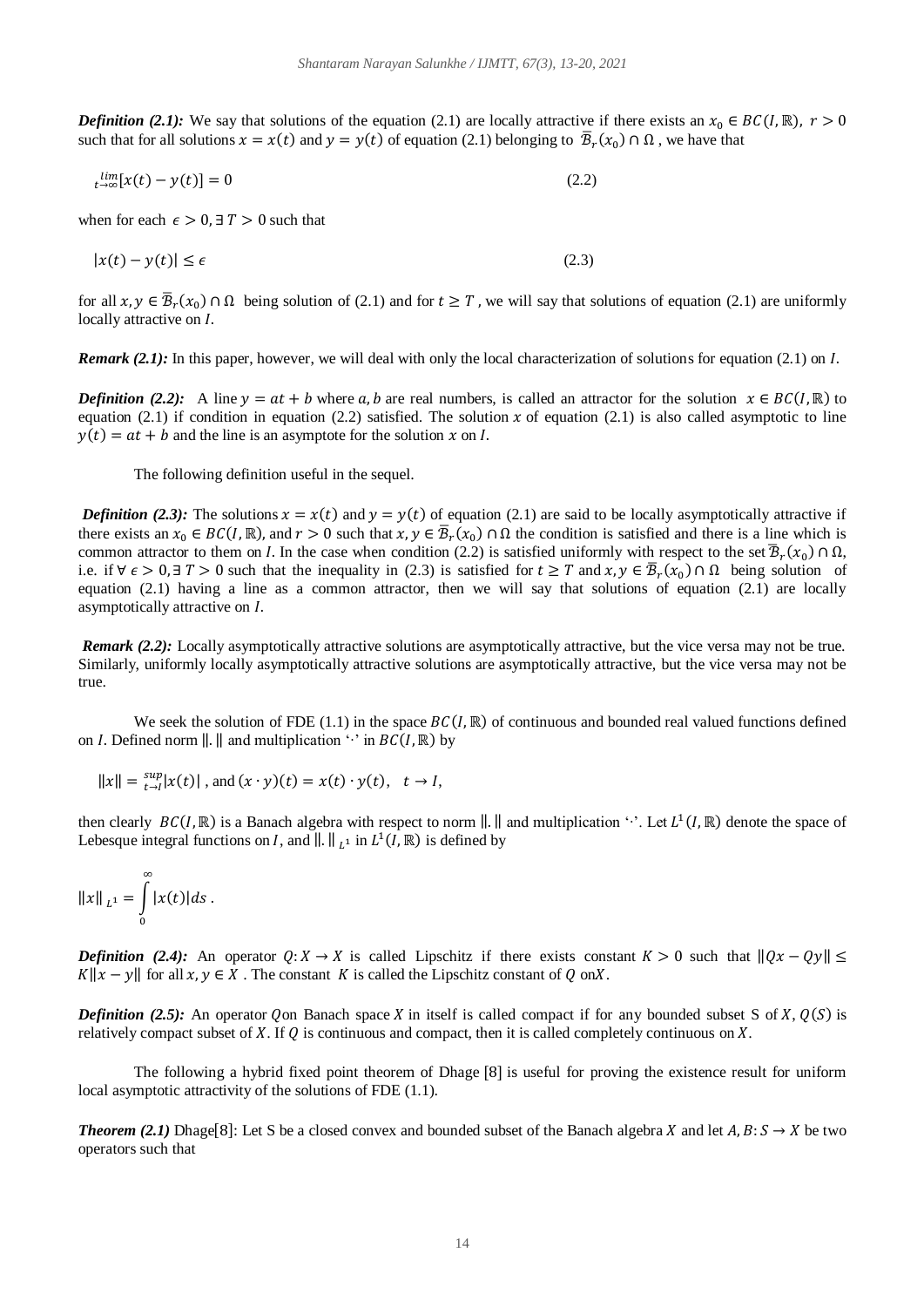- i.  $\vec{A}$  is Lipschitz with the Lipschitz constant  $\vec{K}$ .
- ii.  $\overline{B}$  is completely continuous
- iii.  $AxBx \in S$  for all  $x \in S$  and
- iv.  $MK < 1$ , where  $M = ||B(S)|| = \sup{||Bx||: x \in S}$ .

Then the operator equation

$$
AxBx = x \tag{2.4}
$$

has a solution and the set of all solutions is compact in  $S$ .

*Remark* (2.4): If x and y are two solutions of the operator equation (2.4) in S, then we have

$$
||x - y|| \le \left(\frac{1}{1 - KM}\right) ||Ay|| ||Bx - By||
$$

Form the above inequality, we infer that the uniqueness's is achieved only if  $B$  is a constant mapping on  $S$  which is not always true.

### **III. Main Result**

We gives an account in words of our hypotheses for prove the main results of this paper.

We consider the following set of hypothesis in the sequel

(A<sub>1</sub>) The function  $\alpha: I_0 \to I$  is continuous.

(A<sub>2</sub>) The function  $f: I \times \mathbb{R} \times \mathbb{C} \to \mathbb{R} - \{0\}$  is continuous and there exists a bounded function  $\ell: I \to I$  with bound L satisfying

$$
|f(t, x, x_t) - f(t, y, y_t)| \le \ell(t) \max\{|x - y|, \|x_t - y_t\|_c\},
$$
 for all,  $t \to I$  and  $x, y \in \mathbb{R}$ .

- (A<sub>3</sub>) The function  $F: I \to \mathbb{R}$  defined by  $F(t) = |f(t, 0, 0)|$  is bounded with  $F_0 = \frac{\sup}{t \ge 0} F(t)$  $\sup_{t>0} F(t)$ .
- (B<sub>1</sub>) The function  $\gamma: I \to I$  is measurable and the function  $\beta: I \to I$  is continuous.
- (B<sub>2</sub>) The function  $\phi: I \to I$  is continuous and  $\lim_{t \to \infty} \phi(t) = 0$ .

(B<sub>3</sub>) The function  $g: I \times \mathbb{R} \times \mathbb{C} \to \mathbb{R}$  is continuous and there exists a continuous function  $b: I \times I \to \mathbb{R}$  satisfying  $|g(t, s, x_s)| \leq b(t, s)$  for all  $t, s \in I$  and  $x \in \mathbb{R}$ ,

where  $\lim_{t \to \infty} \int_0^{\beta(t)} b(t, s) ds = 0$ 0

*Remark (3.1):* Note that if the hypothesis (B<sub>2</sub>) and (B<sub>3</sub>) hold, then there exist constants  $k_1 > 0$  and  $k_2 > 0$  such that  $k_1 = \frac{\sup}{t \ge 0} \phi(t)$  $\sup_{t \ge 0} \phi(t)$  and  $k_2 = \sup_{t \ge 0} \gamma(t) = \sup_{t \ge 0} \left[ \int_0^{\beta(t)} b(t, s) ds \right]$  $\int_{0}^{sup} \left[ \int_{0}^{\beta(t)} b(t,s) ds \right].$ 

**Theorem (3.1):** Assume that the hypotheses  $(A_1)$  through  $(A_3)$  and  $(B_1)$  through  $(B_3)$  holds, furthermore, if  $L((k_1 + k_2)$ 1 where  $k_1 = \frac{\sup}{t \ge 0} \phi(t) > 0$  and  $k_2 = \frac{\sup}{t \ge 0} \left[ \int_0^{\beta(t)} b(t, s) ds \right]$  $\int_0^{\sup} \left[ \int_0^{\beta(t)} b(t,s) ds \right]$ ,  $k_1, k_2 > 0$  then the FDE (1.1) has at least one solution in the space  $BC(I, \mathbb{R})$ . Moreover, solutions of the FDE (1.1) are uniformly locally asymptotically attractive on I.

*Proof:* Let set  $X = BC(I, \mathbb{R})$ . Consider the closed ball  $\overline{B}_r(0)$  in X center at origin 0 and of radius r, where  $r =$  $F_0(k_1+K_2)$  $\frac{r_0(k_1+k_2)}{1-L(k_1+k_2)}>0.$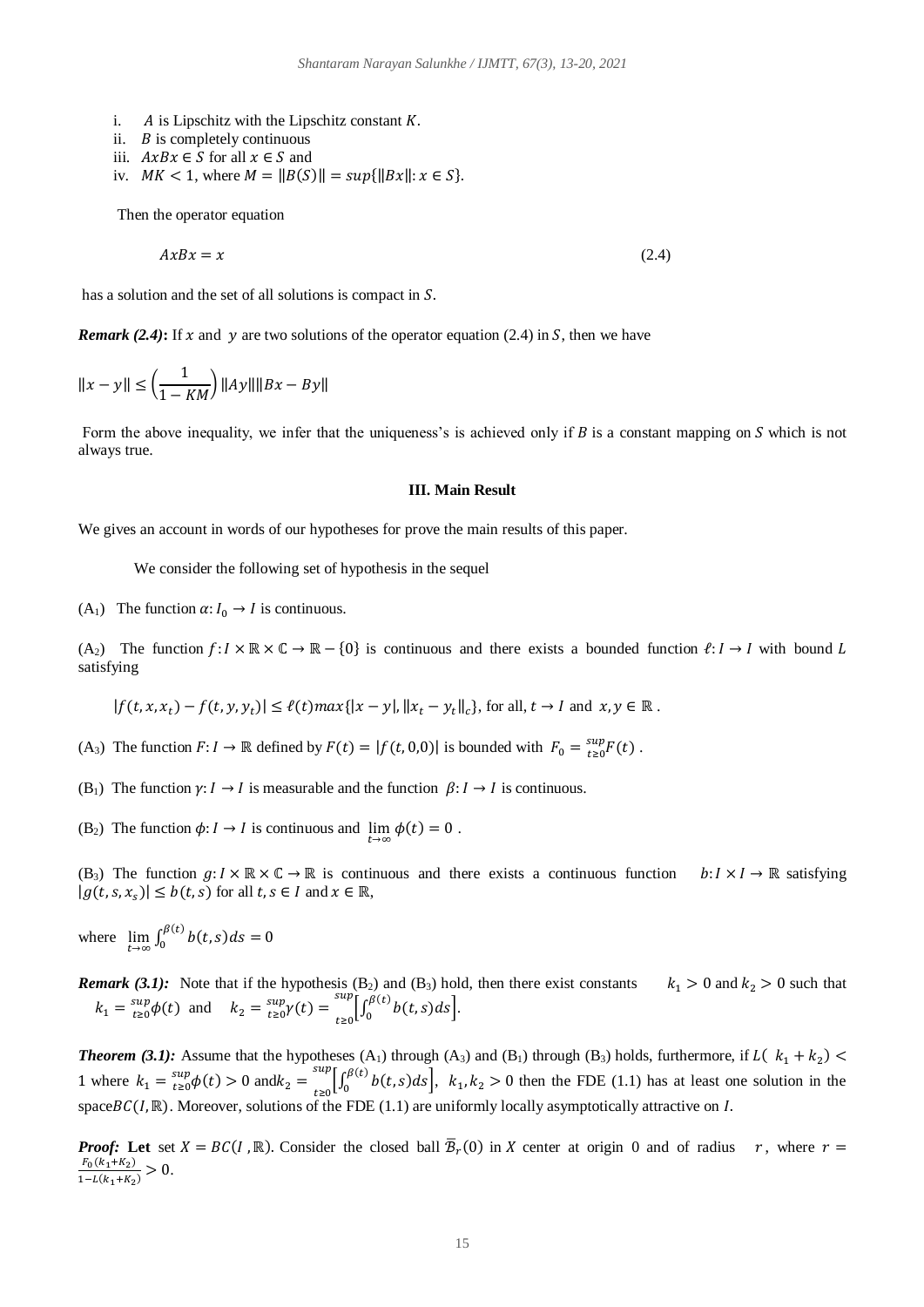Now the FDE (1.1) is equivalent to the functional integral equation (in short FIE

$$
x(t) = [f(t, x(t), x_t)] \left( \phi(0) + \int_0^{\beta(t)} g(t, x(s), x_s) ds \right), \text{ if } t \in I
$$
  
and 
$$
x(t) = \phi(t), \ t \in I_0
$$
 (3.1)

Define the two operators  $A$  and  $B$  on closed ball  $\overline{\mathcal{B}}_r(0)$  in  $X$  byType equation here.

$$
Ax(t) = f(t, x(t), x_t)
$$
  
and 
$$
Bx(t) = \phi(0) + \int_0^{\beta(t)} g(t, x(s), x_s) ds
$$
 (3.3)

for all  $t \in I$ , since the hypothesis (A<sub>2</sub>) holds, the mapping A is well defined and the function Ax is continuous and bounded on *I*. Again, since the functions  $\phi$  and  $\beta$  are continuous on *I*. The function  $Bx$  is also continuous and bounded in view of hypothesis (B<sub>3</sub>). Therefore A and B define the operators  $A, B: \overline{B}_r(0) \to X$ . We shall show that A and B satisfy all the essential of theorem (2.1).

Firstly, we show that A is a Lipschitz operator on  $\bar{B}_r(0)$ . Let  $x, y \in \bar{B}_r(0)$  be arbitrary. Then by hypothesis  $(A_2)$ , we have

$$
|Ax(t) - Ay(t)| = |f(t, x(t), x_t) - f(t, y(t), y_t)| \le \ell(t) \max\{|x - y|, \|x_t - y_t\|_c\}
$$
  

$$
\le L \|x - y\|
$$

$$
\leq L||x - y||
$$

for all  $t \in I$ . Taking the supremum over  $t$ ,

$$
||Ax - Ay|| \le L||x - y||, \text{ for all } x, y \in \overline{\mathcal{B}}_r(0).
$$

This shows that A is a Lipschitz on  $\overline{B}_r(0)$  with the Lipschitz constant L.

Now, we show that B is a continuous and compact operator on  $\bar{B}_r(0)$ .

First we show that B is a continuous operator on  $\overline{B}_r(0)$ . Let  $\epsilon > 0$ ,  $x, y \in \overline{B}_r(0)$  such that  $||x - y|| \le \epsilon$ .

Then

$$
|Bx(t) - By(t)| \le \int_0^{\beta(t)} |g(t, x(s), x_s) - g(t, y(s), y_s)| ds
$$
  
\n
$$
\le \int_0^{\beta(t)} [|g(t, x(s), x_s)| + |g(t, y(s), y_s)|] ds
$$
  
\n
$$
\le \int_0^{\beta(t)} |g(t, x(s), x_s)| ds + \int_0^{\beta(t)} |g(t, y(s), y_s)| ds
$$
  
\n
$$
\le 2 \int_0^{\beta(t)} \alpha(t) b(t, s) ds = 2\gamma(t)
$$
\n(3.3)

Hence by impact of hypothesis (B<sub>3</sub>), we infer that  $\exists T > 0$  such that  $\gamma(t) \leq \epsilon$  for  $t \geq T$ . Thus for

 $t \geq T$  we derive inequality (3.3) that  $|Bx(t) - By(t)| \leq 2\epsilon$ . Further, let us assume that  $t \in [0, T]$ . Then evaluating similarly to above we obtain,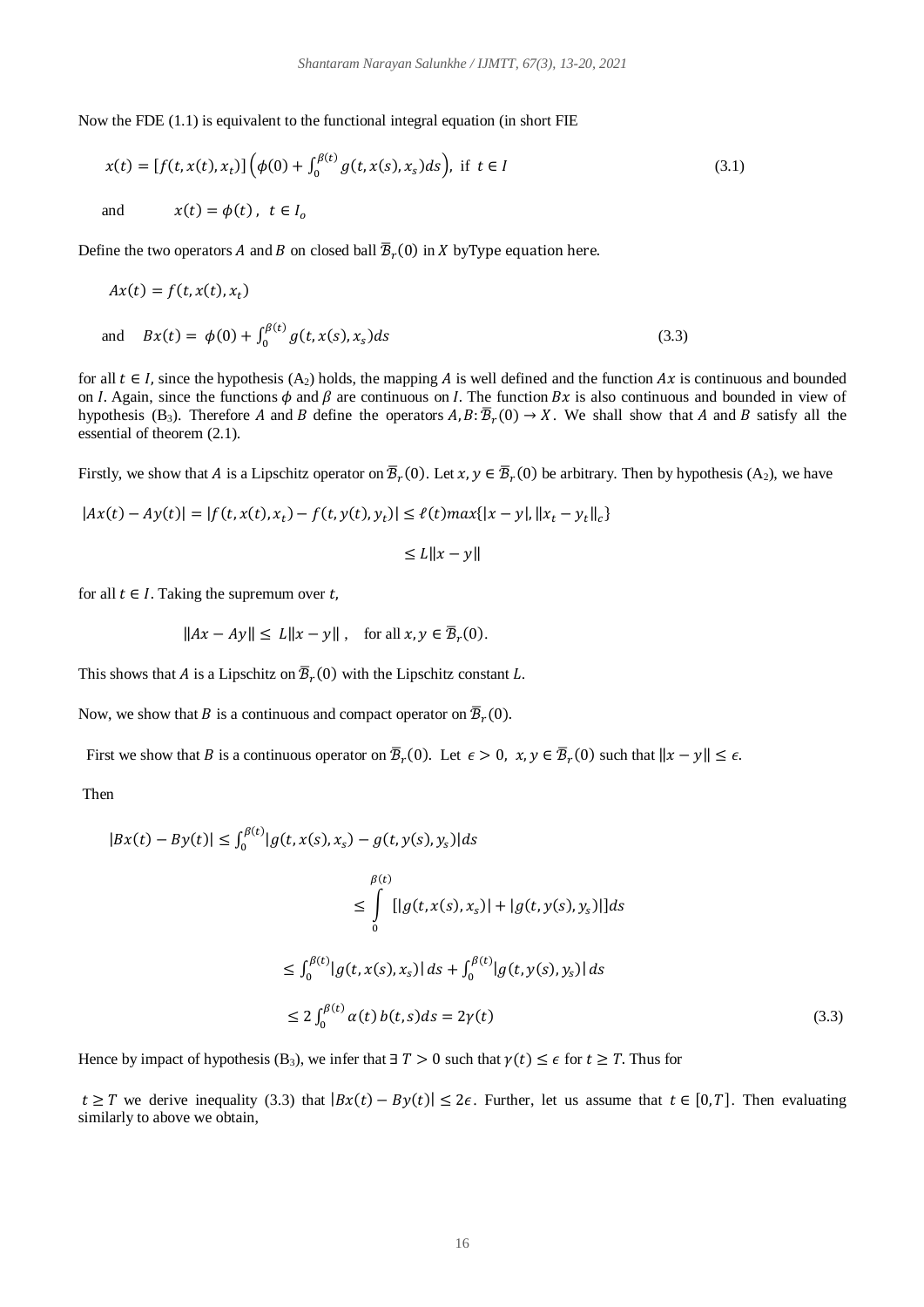$$
|Bx(t) - By(t)| \leq \int_{0}^{\beta(t)} |g(t, x(s), x_s) - g(t, y(s), y_s)| ds
$$
  

$$
\leq \int_{0}^{\beta(t)} W_r^T(g, \epsilon) ds
$$
  

$$
\leq \beta_T W_r^T(g, \epsilon)
$$
 (3.4)

where  $\beta_T = \sup \{ \beta(t) : t \in [0, T] \}$  and

 $\mathcal{W}_r^T(g, \epsilon) = \sup\{|g(t, x(s), x_s) - g(t, y(s), y_s)|: t \in [0, T], s \in [0, \beta_T], x, y \in [-r, 0] \cap [0, r], |x - y| \le \epsilon\}.$ Obviously, we have in view of the continuity of  $\beta$  that  $\beta_T < \infty$ . Moreover, from the uniform continuity of the function  $g(t, x(s), x_s)$  on the set  $[0,T] \times [0, \beta_T] \times [-r, r]$  we derive that  $\mathcal{W}_r^T(g, \epsilon) \to 0$  as  $\epsilon \to \infty$ . Now from (3.3), (3.4) and above facts, we observed and concluded that the operator B maps on ball  $\bar{B}_r(0)$  continuously into itself.

Next, we show B is compact on  $\bar{B}_r(0)$ . And for this, it is enough to show that every sequence  $\{Bx_n\}$  in  $B(\bar{B}_r(0))$  has a Cauchy subsequence. Now by  $(B_2)$  and  $(B_3)$ 

$$
|Bx_n(t)| \le |\phi(0)| + \int_0^{\beta(t)} |g(t, x_n(s), (x_n)_s)| ds
$$
  
\n
$$
\le K_1 + \gamma(t)
$$
  
\n
$$
\le K_1 + K_2
$$

for all  $t \in I$ . Taking supremum over t, we obtain  $||Bx_n|| \le K_1 + K_2$  for all  $n \in N$ , this shows that sequence  $\{Bx_n\}$  is a uniformly bounded sequence in  $B\big(\overline{\mathcal{B}}_r(0)\big)$ . Now we show that it is equicontinous.

Let  $\epsilon > 0$  be given. Since  $\lim_{t \to \infty} \phi(t) = 0$  and  $\lim_{t \to \infty} \gamma(t) = 0$ , there are constants  $T_1 > 0$  and  $T_2 > 0$  such that  $|\phi(t)| < \frac{\epsilon}{4}$  $\frac{\epsilon}{4}$  for all  $t \geq T_1$  and  $|\gamma(t)| < \frac{\epsilon}{4}$  $\frac{\epsilon}{4}$  for all  $t \geq T_2$ . Let  $T = max\{T_1, T_2\}$ . Let  $t, \tau \in I$  be arbitrary. If  $t, \tau \in [0, T]$ , then we have

$$
|Bx_n(t) - Bx_n(\tau)| \le |\phi(0) - \phi(0)| + \left| \int_0^{\beta(t)} g(t, x_n(s), x_{n_s}) ds - \int_0^{\beta(\tau)} g(\tau, x_n(s), x_{n_s}) ds \right|
$$
  

$$
\le \left| \int_0^{\beta(t)} g(t, x_n(s), x_{n_s}) ds - \int_0^{\beta(t)} g(\tau, x_n(s), x_{n_s}) ds \right| +
$$
  

$$
\left| \int_0^{\beta(t)} g(\tau, x_n(s), x_{n_s}) ds - \int_0^{\beta(\tau)} g(\tau, x_n(s), x_{n_s}) ds \right|
$$
  

$$
\le \int_0^{\beta(t)} |g(t, x_n(s), (x_n)_s) - g(\tau, x_n(s), (x_n)_s)| ds + \left| \int_{\beta(\tau)}^{\beta(t)} |g(\tau, x_n(s), (x_n)_s)| ds \right|
$$
  

$$
\le \int_0^{\beta_T} |g(t, x_n(s), (x_n)_s) - g(\tau, x_n(s), (x_n)_s)| ds + |\gamma(t) - \gamma(\tau)|
$$

By the uniform continuity of the function  $\phi$ ,  $\gamma$  on [0, T] and the function  $g$  in [0, T] × [0,  $\beta$ <sub>T</sub>] × [-r, r], we obtain  $|Bx_n(t) - Bx_n(\tau)| \to 0$  as  $t \to \tau$ .

If  $t, \tau \geq T$ , then we have

 $(3.5)$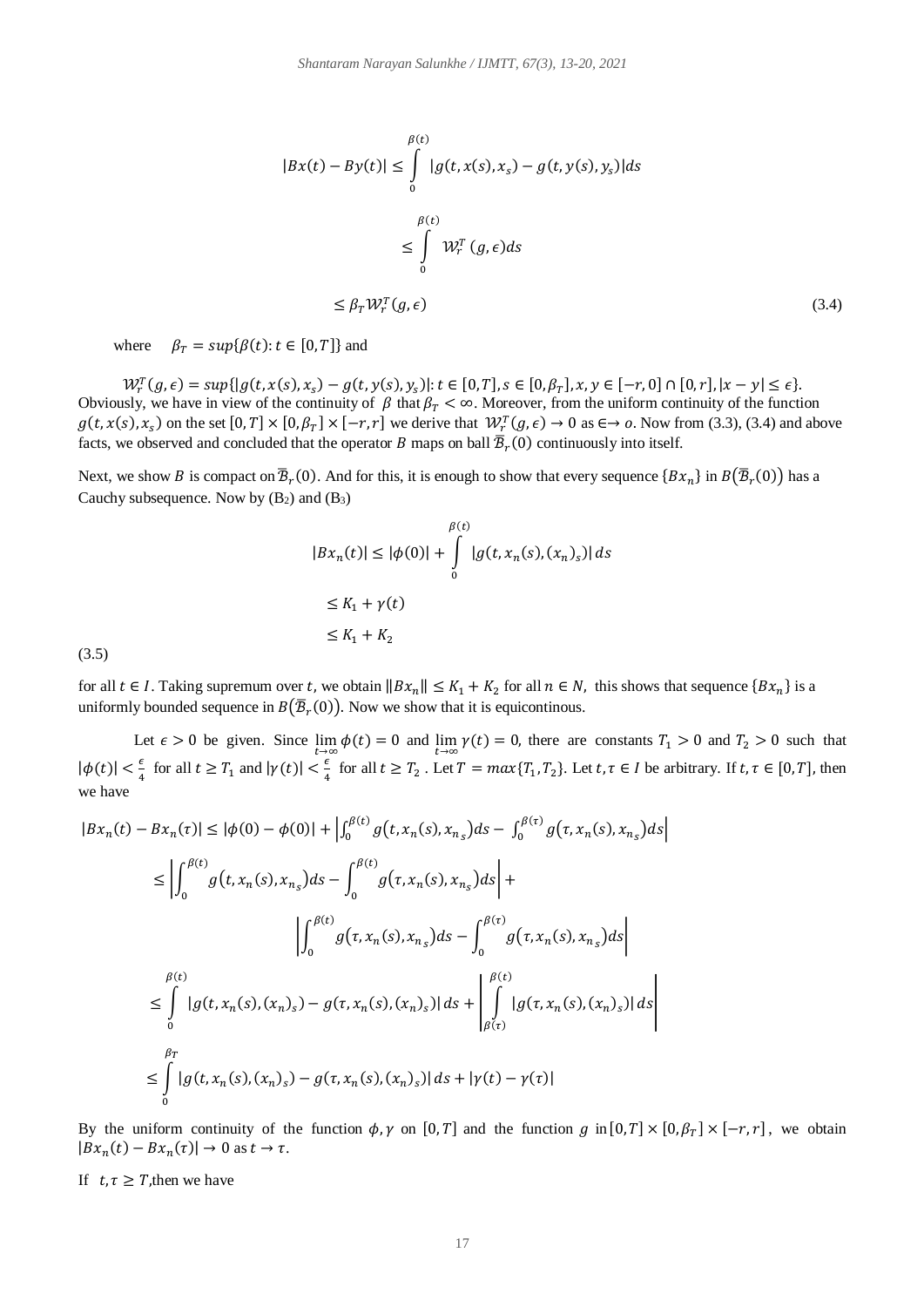$$
|Bx_n(t) - Bx_n(\tau)| \le |\phi(0) - \phi(0)| + \left| \int_0^{\beta(t)} g(t, x_n(s), x_{n_s}) ds - \int_0^{\beta(\tau)} g(\tau, x_n(s), x_{n_s}) ds \right|
$$
  

$$
\le |\phi(0)| + |\phi(0)| + \gamma(t) + \gamma(\tau)
$$
  

$$
< \epsilon \text{ as } t \to \tau.
$$

Similarly, if  $t, \tau \in I$  with  $t < T < \tau$ , then we have

$$
|Bx_n(t) - Bx_n(\tau)| \le |Bx_n(t) - Bx_n(T)| + |Bx_n(T) - Bx_n(\tau)|
$$

If  $t \to \tau$  then  $t \to T$  and  $T \to \tau$ , therefore it follows that  $|Bx_n(t) - Bx_n(T)| \to 0$  and

 $|Bx_n(T) - Bx_n(\tau)| \to 0$  as  $t \to \tau$ . A result,  $|Bx_n(t) - Bx_n(\tau)| \to 0$  as  $t \to \tau$ . Hence sequence  $\{Bx_n\}$  is an equicontinous sequence of functions in X. By Arzela-Ascoli theorem yields that  ${Bx_n}$  has a uniformly convergent subsequence on the compact subset [0, T] of ℝ. Without of generality, call the subsequence the sequence itself. We show that sequence  ${Bx_n}$ is Cauchy in  $X$ .

Now  $|Bx_n(t) - Bx_n(t)| \to 0$  as  $n \to \infty$  for all  $t \in [0, T]$ . Then for given  $\epsilon > 0$  there exists an  $n_0 \in N$  such that

$$
\int_{0\leq P\leq T}^{\sup} \left[ \int_{0}^{\beta(p)} |g(t,x_m(s),(x_m)_s) - g(t,x_n(s),(x_n)_s)| \, ds < \frac{\epsilon}{2} \right]
$$

for all  $m, n \geq n_0$ . Therefore if  $m, n \geq n_0$ , then we have

$$
||Bx_m - Bx_n|| = \int_{0 \le t < \infty}^{sup} \left| \int_{0}^{g(t)} |g(t, x_m(s), (x_m)_s) - g(t, x_n(s), (x_n)_s)| ds \right|
$$

$$
\leq \int_{0\leq p\leq T}^{\sup} \left| \int_{0}^{\beta(t)} |g(t, x_m(s), (x_m)_s) - g(t, x_n(s), (x_n)_s)| ds \right|
$$

$$
+\int_{p\geq T}^{\sup}\left\{\int\limits_{0}^{\beta(p)}[|g(t,x_m(s),(x_m)_s)|+|g(t,x_n(s),(x_n)_s)|]ds\right\}
$$

 $\leq \epsilon$ 

This shows sequence  $\{Bx_n\} \subset B(\overline{B}_r(0)) \subset X$  is Cauchy. Since X is complete,  $\{Bx_n\}$  is convergence to a point in  $B(\overline{B}_r(0))$  is relatively compact and consequently B is a continuous and compact operator on  $\overline{B}_r(0)$ .

Next, we show that  $AxBx \in \overline{B}_r(0)$ ,  $\forall x \in \overline{B}_r(0)$ . Let  $x \in \overline{B}_r(0)$  be arbitrary, then

$$
Ax(t)Bx(t) \le |Ax(t)||Bx(t)|
$$

$$
\leq |f(t, x(t), x_t)| \left( |\phi(0)| + \int_{0}^{\beta(t)} |g(t, x(s), x_s)| ds \right)
$$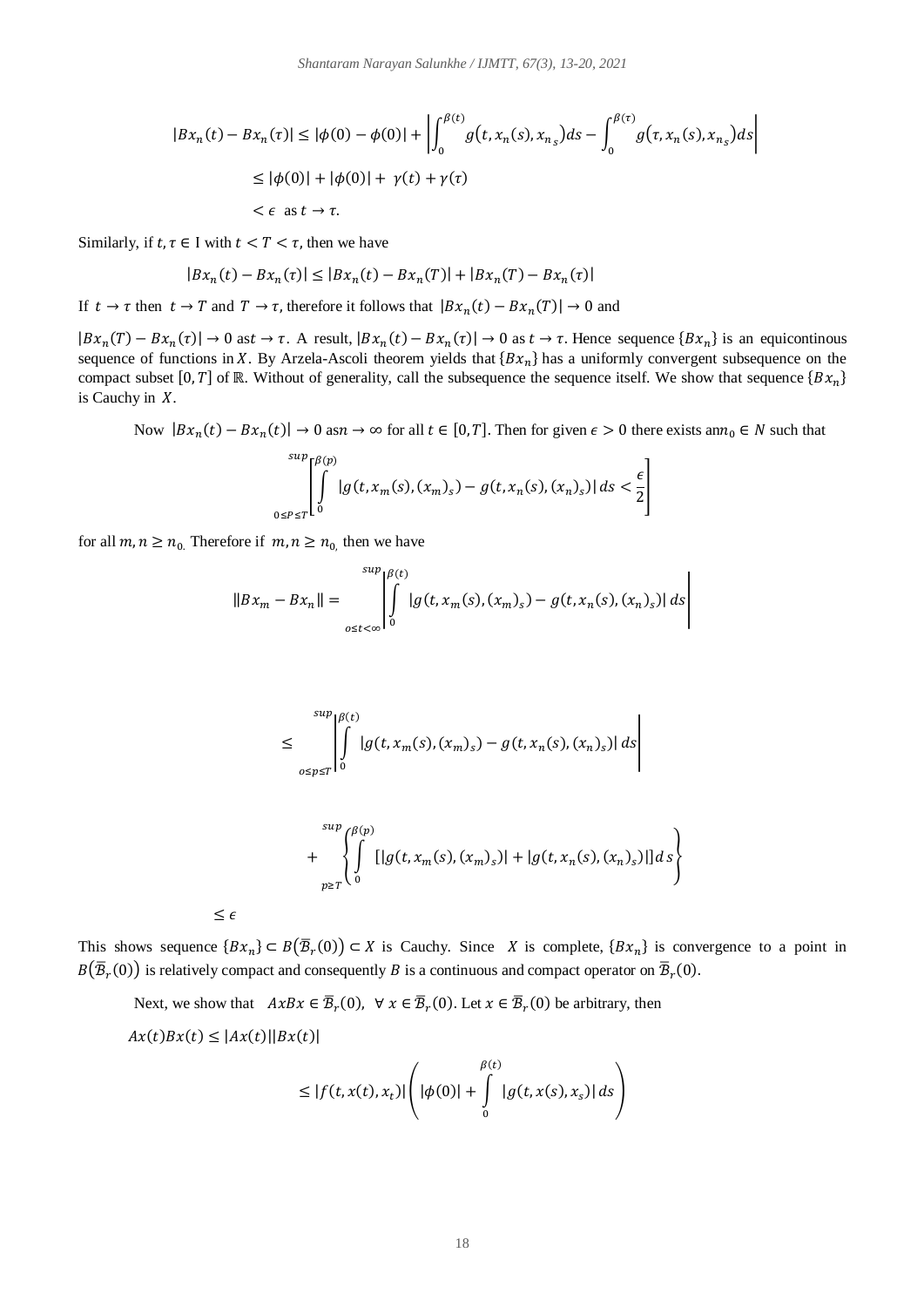$$
\leq [|f(t, x(t), x_t) - f(t, 0, 0)| + |f(t, 0, 0)|] \left( |\phi(0)| + \int_{0}^{\beta(t)} b(t, s) ds \right)
$$
  
\n
$$
\leq \ell(t) \max\{|x|, \|x_t\|_{c}\} + F(t) (|\phi(0)| + \gamma(t))
$$
  
\n
$$
\leq [L + F_0](K_1 + K_2)
$$
  
\n
$$
\leq L(K_1 + K_2) + F_0(K_1 + K_2)
$$
  
\n
$$
= \frac{F_0(K_1 + K_2)}{1 - L(K_1 + K_2)}
$$
  
\n
$$
= r
$$

for all  $t \in I$ . Taking the supremum over t, we obtain  $||AxBx|| \le r$  for all  $x \in \overline{B}_r(0)$ . Hence hypothesis (iii) of the theorem (2.1) holds. Here one has

$$
M = ||B(\overline{\mathcal{B}}_r(0))|| = \sup{||Bx|| : x \in \overline{\mathcal{B}}_r(0)}\}
$$
  
= 
$$
\sup \left\{ \sup_{t \ge 0} [|\phi(0)| + \int_0^{\beta(t)} |g(t, x(s), x_s)| ds \right\} : x \in \overline{\mathcal{B}}_r(0) \right\}
$$
  

$$
\le \sup_{t \ge 0} |\phi(0)| + \sup_{t \ge 0} \gamma(t)
$$
  

$$
\le K_1 + K_2
$$

and therefore  $MK = L(K_1 + K_2) < 1$ . Now we apply theorem (2.1) to conclude that the FDE (1.1) has a solution on I.

Finally, we show the uniform locally asymptotic attractivity of the solutions for FDE (1.1). Let  $x$  and  $y$  be any two solutions of the FDE (1.1) in  $\overline{\mathcal{B}}_r(0)$  defined on *I*. Then we have

$$
|x(t) - y(t)| \le \left| f(t, x(t), x_t) \left( \phi(0) + \int_0^{\beta(t)} g(t, x(s), x_s) ds \right) \right|
$$
  
+ 
$$
\left| f(t, y(t), y_t) \left( \phi(0) + \int_0^{\beta(t)} g(t, y(s), y_s) ds \right) \right|
$$
  

$$
\le |f(t, x(t), x_t)| \left( |\phi \epsilon(0)| + \int_0^{\beta(t)} |g(t, x(s), x_s)| ds \right) + |f(t, x(t), x_t)| \left( |\phi(0)| + \int_0^{\beta(t)} |g(t, x(s), x_s)| ds \right)
$$

$$
\leq 2(Lr + F_0)\big(|\phi(0)| + \gamma(t)\big) \quad \text{ for all } t \in I.
$$

Since  $\lim_{t\to\infty}\phi(t) = 0$  and  $\lim_{t\to\infty}\gamma(t) = 0$ , for  $\epsilon > 0$ , there are real numbers  $T' > 0$  and  $T'' > 0$  such that  $|\phi(t)| <$  $\epsilon$  $\frac{\epsilon}{2(Lr+F_0)}$  for all  $t \geq T'$  and  $\gamma(t) < \frac{\epsilon}{2(Lr)}$  $\frac{\epsilon}{2(Lr+F_0)}$  for all  $t \geq T''$ . If we choose  $T^* = Max\{T', T''\}$  then from the above inequality it follows that  $|x(t) - y(t)| \le \epsilon$  for all  $t \ge T^*$ . Since  $\lim_{t \to \infty} x(t) = 0$ , it follows that the zero function  $x(t) = 0, t \ge 0$ , i.e. the axis of  $t$ , is a local attractor for all solutions of the FDE (1.1) on *I*. Consequently the FDE (1.1) has a solution and all solutions are uniformly locally asymptotic attractive on *I*. The proof is complete.

#### **References**

- [1] I.Banas, Measures of non-compactness in the space of continuous tempered functions. Demonstration Math. 14(1981) 127-133.
- [2] J.Banas, B. Rzepka, An application of measures of non-compactness in the study of asymptotic stability, Appl.Math.Lett.16(2003) 1-6.
- [3] B.C.Dhage, Nonlinear functional boundary value Problems involving Carathe'odory, Kyungpook Math.J.46 (2006) 427-441.
- [4] T.A.Burton, B. Zhang, Fixed points and stability of an integral equations, Nonuniqueness Appl.Math.Lett.17 (2004) 839-846.
- [5] B.C.Dhage, A fixed point theorem in Banach algebras with application to functional intergral equations, Kyungpook Math.J.44 (2004) 145-155.
- [6] B.C.Dhage, O'Regan, A fixed point theorem in Banach algebras with application to functional intergral equations, Funct.Diff.Equation.7(2000) 159-267.
- [7] B.C.Dhage, S.N.Salunkhe, Ram U.Verma, A neutral functional differential equation in Banach algebras, Math.Sci.Res.J.9 (4)(2005) 101-113.
- [8] B.C.Dhage, Fixed point theorem in ordered Banach algebras and applications. Panamet .Math.J.9 (4) (1999)93-102.
- [9] S.N.Salunkhe, M.G.Timol, Continuity and compactness results for differential operator in Banach space. Int. eJournal Math. Engi.127(2011) 1155-1160.